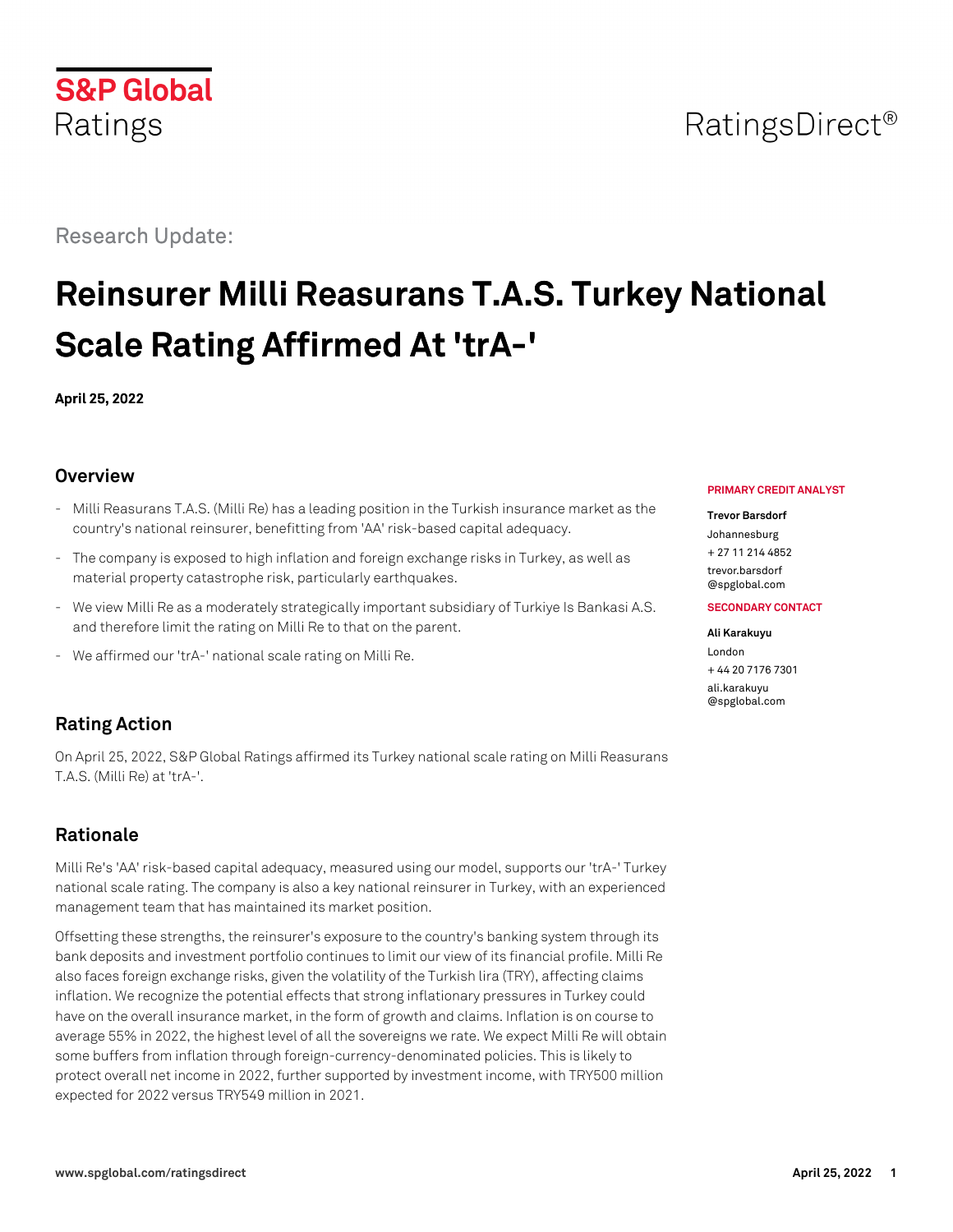#### **Research Update: Reinsurer Milli Reasurans T.A.S. Turkey National Scale Rating Affirmed At 'trA-'**

We view Milli Re as a moderately strategically important subsidiary of Turkiye Is Bankasi AS (B/Negative/B), which is one of Turkey's leading banks and has near-full ownership of the reinsurer. We limit the rating on Milli Re at the level of the rating on its parent and expect it will move in a similar direction.

We could lower or raise our rating on Milli Re if we take a similar action on the parent.

## **ESG credit indicators: E-3, S-2, G-3**

### **Related Criteria**

- General Criteria: Environmental, Social, And Governance Principles In Credit Ratings, Oct. 10, 2021
- Criteria | Insurance | General: Insurers Rating Methodology, July 1, 2019
- General Criteria: Group Rating Methodology, July 1, 2019
- General Criteria: Methodology For National And Regional Scale Credit Ratings, June 25, 2018
- General Criteria: Ratings Above The Sovereign--Corporate And Government Ratings: Methodology And Assumptions, Nov. 20, 2013
- General Criteria: Principles Of Credit Ratings, Feb. 16, 2011
- Criteria | Insurance | General: Refined Methodology And Assumptions For Analyzing Insurer Capital Adequacy Using The Risk-Based Insurance Capital Model, June 7, 2010

### **Related Research**

- Turkey Long-Term LC Rating Lowered To 'B+' From 'BB-'; FC Rating Affirmed At 'B+'; Outlook Remains Negative, April 1, 2022
- Reinsurer Milli Reasurans Turkey National Scale Rating Lowered To 'trA-', Feb. 18, 2022
- Two Turkish Banks Downgraded On Higher Stress In Economic Environment And Weakening Capitalization; Outlooks Negative, Feb. 16, 2022
- ESG Credit Indicator Report Card: EMEA Insurance, Nov. 29, 2021

## **Ratings List**

#### **Ratings Affirmed**

**Milli Reasurans T.A.S.** Issuer Credit Rating Turkey National Scale trA-/--/--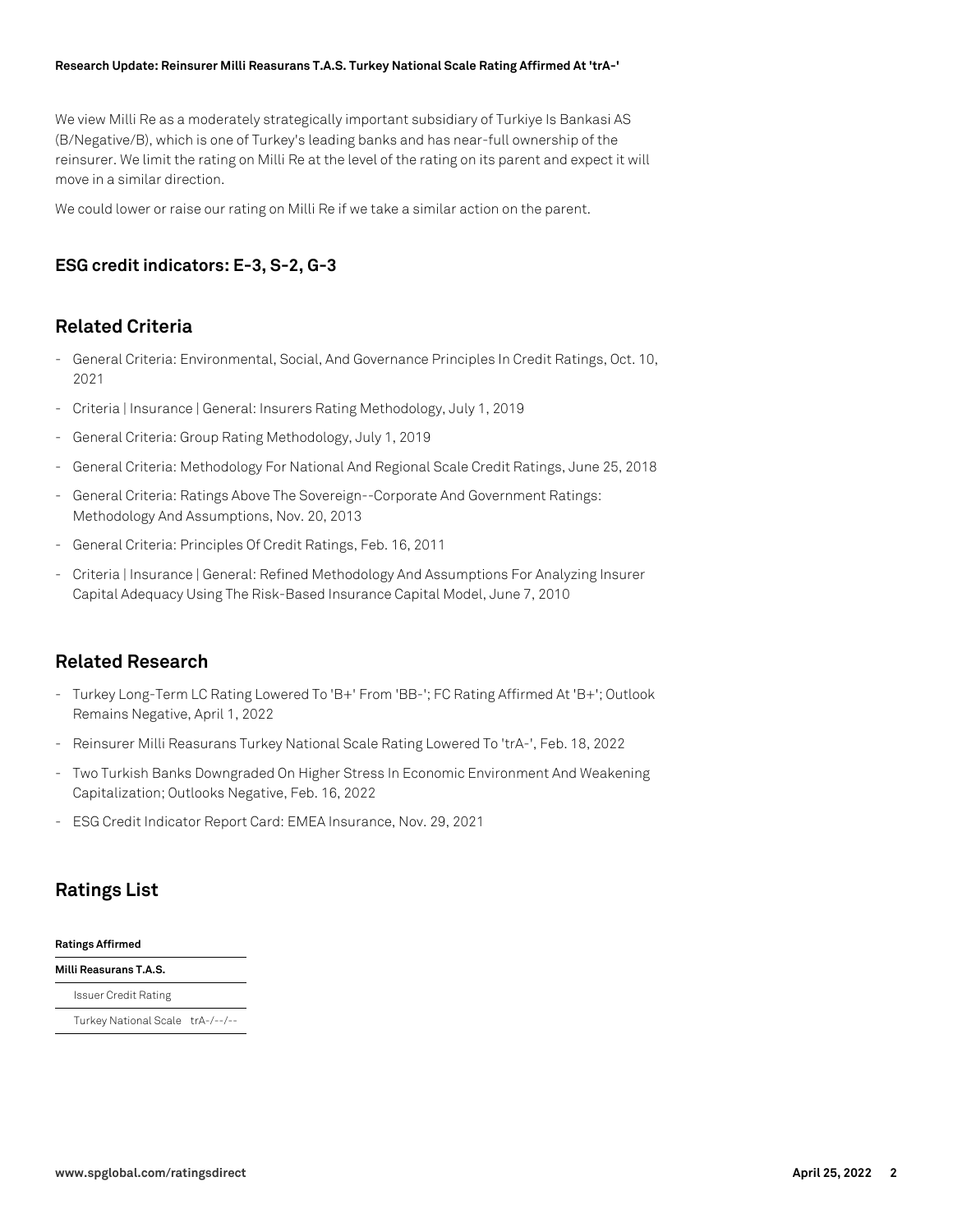## **Regulatory Disclosures**

Milli Reasurans T.A.S.

- Primary Credit Analyst: Trevor Barsdorf, Associate Director
- Rating Committee Chairperson: Johannes Bender
- Date initial rating assigned: July 25, 2007
- Date of previous review: Feb. 18, 2022

## **Disclaimers**

This rating has been determined by a rating committee based solely on the committee's independent evaluation of the credit risks and merits of the issuer or issue being rated in accordance with S&P Global Ratings published criteria and no part of this rating was influenced by any other business activities of S&P Global Ratings.

This credit rating is solicited. The rated entity did participate in the credit rating process. S&P Global Ratings did have access to the accounts, financial records and other relevant internal, non-public documents of the rated entity or a related third party. S&P Global Ratings has used information from sources believed to be reliable but does not guarantee the accuracy, adequacy, or completeness of any information used.

Materials Used In The Credit Rating Process: Sufficient information in general consists of both (i) financial statements that describe the Issuer's financial condition, results of operations and cash-flows, and (ii) a description of the activities and obligations of the entity including of its governance and legal structure.

This credit rating was disclosed to the rated entity or related third party before being issued.

S&P Global Ratings' regulatory disclosures (PCRs) are published as of a point-in-time, which is current as of the date a Credit Rating Action was last published. S&P Global Ratings updates the PCR for a given Credit Rating to include any changes to PCR disclosures only when a subsequent Credit Rating Action is published. Thus, disclosure information in this PCR may not reflect changes to data within PCR disclosures that can occur over time subsequent to the publication of a PCR but that are not otherwise associated with a Credit Rating Action. Note that there may be instances where the PCR reflects an updated Ratings Model version in business use as of the date of the last Credit Rating Action although use of the updated Ratings Model was deemed unnecessary to produce that Credit Rating Action. For example, this may occur in the case of event-driven reviews where the event being assessed is considered to be not relevant to running the updated Ratings Model version. Note also that, in accordance with applicable regulatory requirements, S&P Global Ratings evaluates the impact of material changes to Ratings Models and, where appropriate, issues revised Credit Ratings where necessitated by the updated Ratings Model.

### **Glossary**

- Anchor: The starting point for rating an insurer, based on S&P Global Ratings' assessments of the business and financial risk profiles.
- Business risk profile (BRP: Assesses the risk inherent in the insurer's operations and therefore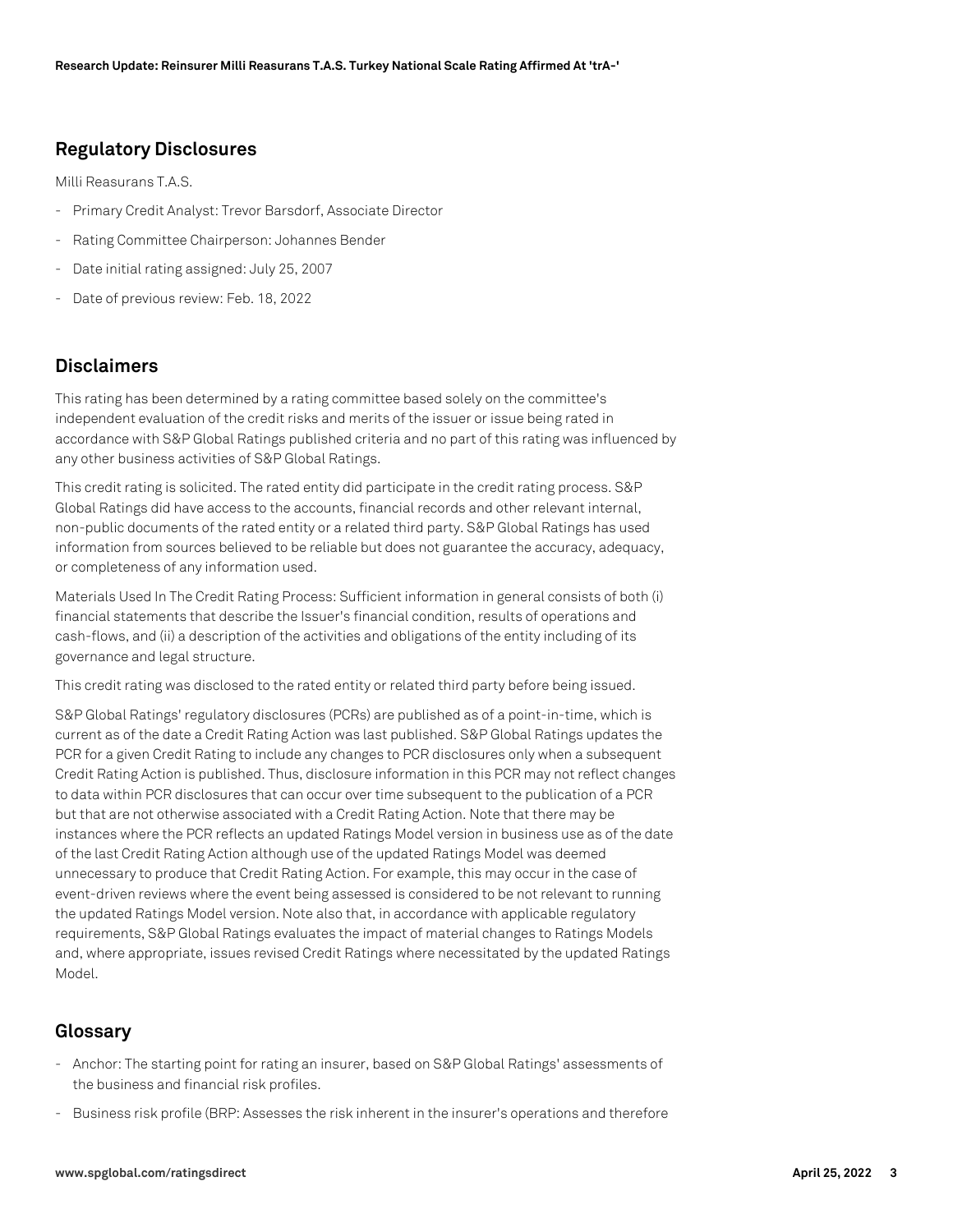the potential sustainable return to be derived from those operations.

- Capital and earnings: Measure of an insurer's ability to absorb losses.
- Competitive position: An assessment based on an insurer's market or niche position, scale or efficiency of operations, brand name recognition or reputation, and strength of distribution.
- Date initial rating assigned: The date S&P Global Rating's assigned the long-term foreign currency issuer credit rating on the entity.
- Date of previous review: The date S&P Global Rating's last reviewed the credit rating on the entity.
- Earnings before interest (other than interest on nonrecourse or operational leverage) and taxes. We may apply analytical adjustments for items such as nonrecurring events; realized investment gains/losses; or impairments to goodwill.
- ESG credit indicators: ESG credit indicators provide additional disclosure and transparency at the entity level and reflect S&P Global Ratings' opinion of the influence that environmental, social, and governance factors have on our credit rating analysis. They are not a sustainability rating or an S&P Global Ratings ESG Evaluation. The extent of the influence of these factors is reflected on an alphanumerical 1-5 scale where  $1 =$  positive,  $2 =$  neutral,  $3 =$  moderately negative, 4 = negative, and 5 = very negative. For more information, see our commentary "ESG Credit Indicators: Definition And Applications," published Oct. 13, 2021.
- Financial leverage. Financial obligations/(reported equity + financial obligations). We deduct from reported equity any off-balance-sheet pension deficit, net of tax, and any financial obligations included in reported equity, such as preferred stock. We typically include noncontrolling interests as part of reported equity. We may use net assets rather than reported equity, for example in the case of mutual insurers.
- Financial obligations/EBITDA. Determines the number of years of normalized earnings required to pay back debt and is another measure of the sustainability of the level of debt taken on by an insurer.
- Financial risk profile (FRP): The consequence of decisions that management makes in the context of its business risk profile and its risk tolerances.
- Financial strength rating (FSR): A forward-looking opinion about the financial security characteristics of an insurer with respect to its ability to pay under its insurance policies and contracts, in accordance with their terms.
- Fixed-charge coverage. EBITDA/fixed charges. Fixed-charge coverage represents an insurer's ability to service interest on financial obligations out of EBITDA. Fixed charges include total interest expense including interest expense reported as investment expense, lease expense, and preferred stock dividends (tax-adjusted), minus any interest expense on debt that we consider to be nonrecourse or operational leverage.
- High-risk assets: Volatile or illiquid assets.
- Insurance Industry And Country Risk Assessment (IICRA): Addresses the risks typically faced by insurers operating in specific industries and countries, and is generally determined at a country or regional level.
- Intangibles: The sum of goodwill, intangible assets, deferred acquisition costs (DAC), value of in-force, value of business acquired, and deferred tax assets.
- Issuer credit rating (ICR): A forward-looking opinion about an obligor's overall creditworthiness,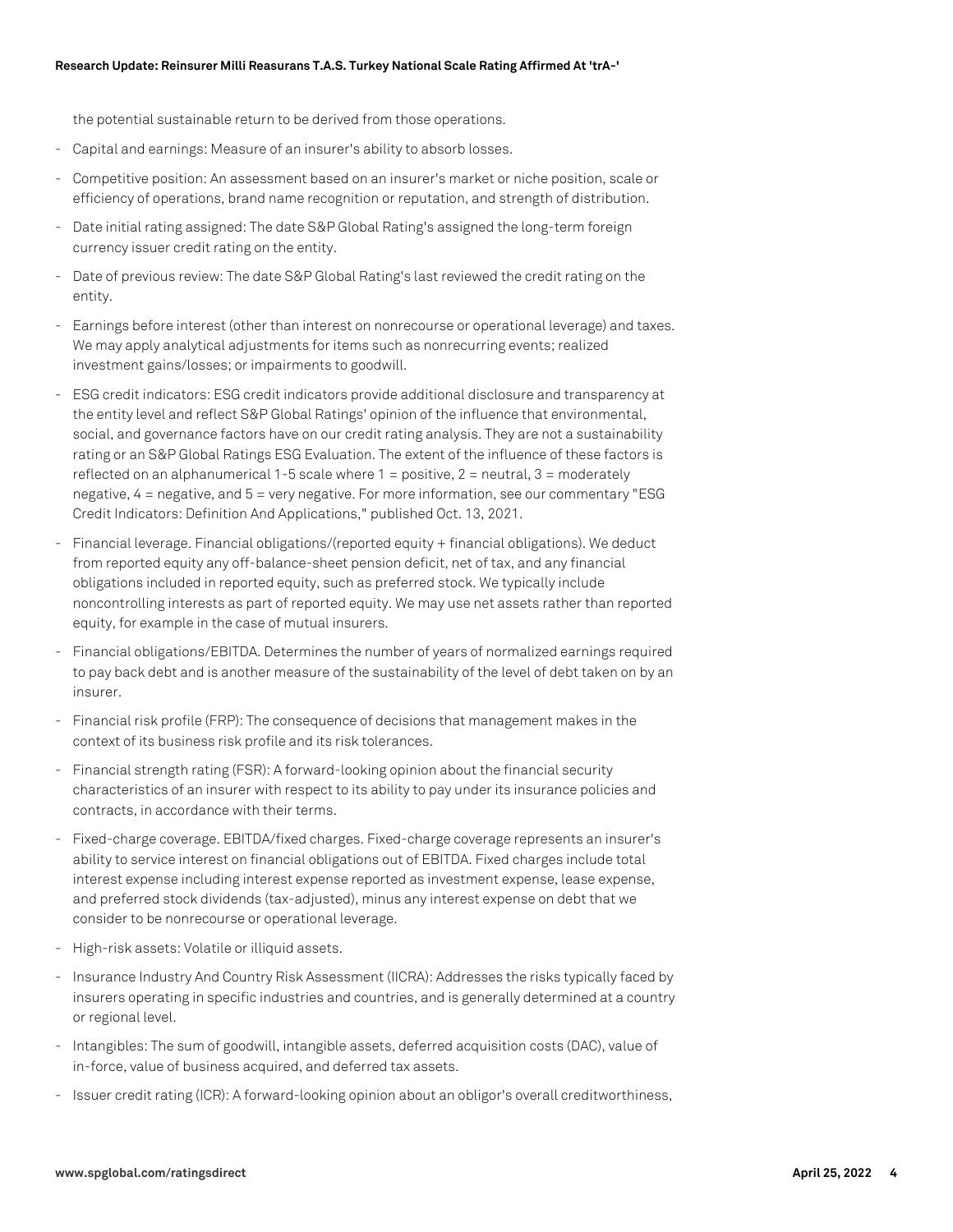#### **Research Update: Reinsurer Milli Reasurans T.A.S. Turkey National Scale Rating Affirmed At 'trA-'**

focusing on its capacity and willingness to meet its financial obligations in full and as they come due.

- Prebonus pretax earnings are the sum of EBITDA and policyholder dividends.
- Return on assets (ROA): Indicates to us how efficiently management uses its assets to generate earnings by comparing EBIT to the two-year average of total assets adjusted. Total assets adjusted is total assets minus reinsurance assets.
- Return on revenue (ROR): EBIT divided by total revenue. Total revenue is the sum of net premiums earned (or net written premium if net earned premium is not available), net investment income, and other income. We remove the effects of realized and unrealized gains or losses from investments and derivatives to provide a more complete picture of an insurer's revenue-generating abilities.
- Risk exposure: Assesses material risks that the capital and earnings analysis does not incorporate and specific risks that it captures but that could make an insurer's capital and earnings significantly more or less volatile.
- Return on equity (ROE): Reported net income divided by the average of opening and closing reported equity for the year. Reported net income is before remuneration of preferred stock and non-controlling interests. Reported equity includes non-controlling interests and preferred stock.
- Stand-alone credit profile (SACP): S&P Global Ratings' opinion of an insurer's creditworthiness, in the absence of extraordinary intervention from its parent, affiliate, or related government.
- Total adjusted capital (TAC): S&P Global Ratings' measure of the capital an insurer has available to meet capital requirements.
- Total assets are the average of opening and closing total assets (less reinsurance assets) for the year.

Certain terms used in this report, particularly certain adjectives used to express our view on rating relevant factors, have specific meanings ascribed to them in our criteria, and should therefore be read in conjunction with such criteria. Please see Ratings Criteria at www.standardandpoors.com for further information. A description of each of S&P Global Ratings' rating categories is contained in "S&P Global Ratings Definitions" at https://www.standardandpoors.com/en\_US/web/guest/article/-/view/sourceId/504352 Complete ratings information is available to subscribers of RatingsDirect at www.capitaliq.com. All ratings affected by this rating action can be found on S&P Global Ratings' public website at www.standardandpoors.com. Use the Ratings search box located in the left column. Alternatively, call one of the following S&P Global Ratings numbers: Client Support Europe (44) 20-7176-7176; London Press Office (44) 20-7176-3605; Paris (33) 1-4420-6708; Frankfurt (49) 69-33-999-225; or Stockholm (46) 8-440-5914